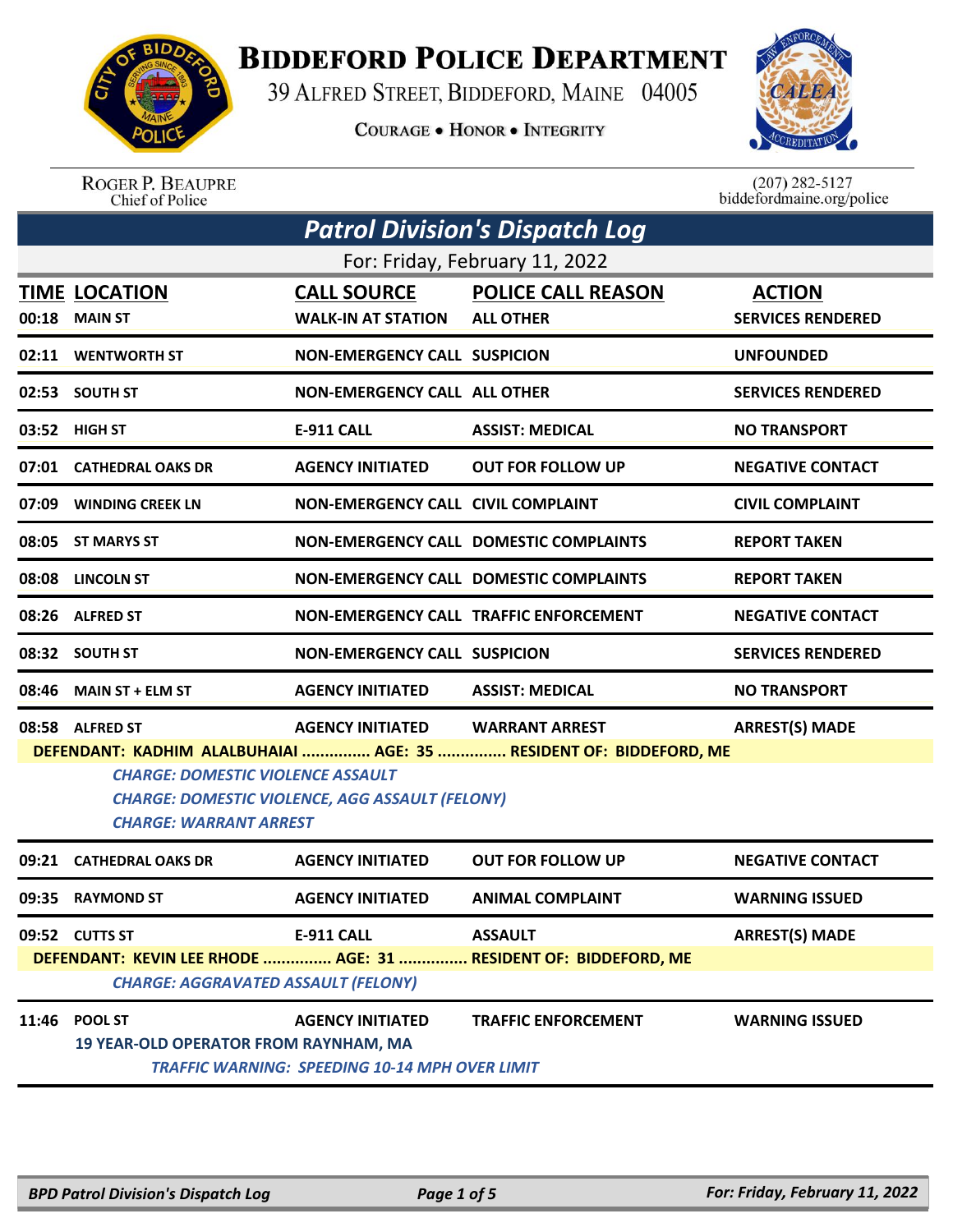| 11:53 | <b>TIME LOCATION</b><br><b>POOL ST</b><br>25 YEAR-OLD OPERATOR FROM BIDDEFORD, ME | <b>CALL SOURCE</b><br><b>AGENCY INITIATED</b><br><b>TRAFFIC WARNING: SPEEDING 1-9 MPH OVER LIMIT</b> | <b>POLICE CALL REASON</b><br><b>TRAFFIC ENFORCEMENT</b>                                                  | <b>ACTION</b><br><b>WARNING ISSUED</b> |
|-------|-----------------------------------------------------------------------------------|------------------------------------------------------------------------------------------------------|----------------------------------------------------------------------------------------------------------|----------------------------------------|
|       | <b>12:01 MAIN ST</b>                                                              | <b>E-911 CALL</b>                                                                                    | <b>ANIMAL COMPLAINT</b>                                                                                  | <b>WARNING ISSUED</b>                  |
|       | 12:04 SOUTH ST + MCKENNEY DR<br>51 YEAR-OLD OPERATOR FROM BIDDEFORD, ME           | <b>AGENCY INITIATED</b><br><b>TRAFFIC WARNING: SPEEDING 10-14 MPH OVER LIMIT</b>                     | <b>TRAFFIC ENFORCEMENT</b><br><b>TRAFFIC WARNING: FAILING TO NOTIFY STATE OF NAME AND ADDRESS CHANGE</b> | <b>WARNING ISSUED</b>                  |
|       | 12:10 SOUTH ST<br>56 YEAR-OLD OPERATOR FROM LIVERMORE FALLS, ME                   | <b>AGENCY INITIATED</b><br><b>TRAFFIC WARNING: SPEEDING 10-14 MPH OVER LIMIT</b>                     | <b>TRAFFIC ENFORCEMENT</b><br><b>TRAFFIC CITATION: FAILING TO PRODUCE EVIDENCE OF VEHICLE INSURANCE</b>  | <b>VSAC ISSUED</b>                     |
|       | 12:24 MAY ST + SOUTH ST<br>54 YEAR-OLD OPERATOR FROM DAYTON, ME                   | <b>AGENCY INITIATED</b><br><b>TRAFFIC CITATION: SPEEDING 10-14 MPH OVER LIMIT</b>                    | <b>TRAFFIC ENFORCEMENT</b><br><b>TRAFFIC CITATION: FAILING TO PRODUCE EVIDENCE OF VEHICLE INSURANCE</b>  | <b>VSAC ISSUED</b>                     |
|       | 12:27 SULLIVAN ST                                                                 | NON-EMERGENCY CALL CIVIL COMPLAINT                                                                   |                                                                                                          | <b>REPORT TAKEN</b>                    |
|       | 12:31 ELM ST                                                                      |                                                                                                      | NON-EMERGENCY CALL VEHICLE CRASH - POLICE ONLY                                                           | <b>STATE FORM TAKEN</b>                |
| 12:33 | <b>MAY ST + SOUTH ST</b><br>37 YEAR-OLD OPERATOR FROM BIDDEFORD, ME               | <b>AGENCY INITIATED</b><br><b>TRAFFIC WARNING: SPEEDING 1-9 MPH OVER LIMIT</b>                       | <b>TRAFFIC ENFORCEMENT</b>                                                                               | <b>WARNING ISSUED</b>                  |
|       | 12:37 ALFRED ST<br><b>CHARGE: CRUELTY TO ANIMALS (2 charges)</b>                  | <b>AGENCY INITIATED</b>                                                                              | <b>ANIMAL COMPLAINT</b><br>DEFENDANT: CIVIL VIOLATION BY A MALE  AGE: 35  RESIDENT OF: BIDDEFORD, ME     | <b>SUMMONS ISSUED</b>                  |
|       | 12:40 SOUTH ST + PAQUIN AVE<br><b>68 YEAR-OLD OPERATOR FROM HOLLIS CENTER, ME</b> | <b>AGENCY INITIATED</b><br><b>TRAFFIC WARNING: SPEEDING 1-9 MPH OVER LIMIT</b>                       | <b>TRAFFIC ENFORCEMENT</b>                                                                               | <b>WARNING ISSUED</b>                  |
|       | 12:44 HILL ST<br><b>CHARGE: CRIMINAL TRESPASS</b>                                 | NON-EMERGENCY CALL TRESPASSING                                                                       | DEFENDANT: JENNA MARIE SCARPINATO  AGE: 36  RESIDENT OF: BIDDEFORD, ME                                   | <b>SUMMONS ISSUED</b>                  |
|       | 12:46 SOUTH ST<br><b>60 YEAR-OLD OPERATOR FROM BIDDEFORD, ME</b>                  | <b>AGENCY INITIATED</b><br><b>TRAFFIC WARNING: SPEEDING 1-9 MPH OVER LIMIT</b>                       | <b>TRAFFIC ENFORCEMENT</b>                                                                               | <b>WARNING ISSUED</b>                  |
|       | 12:51 SOUTH ST<br>59 YEAR-OLD OPERATOR FROM BIDDEFORD, ME                         | <b>AGENCY INITIATED</b><br><b>TRAFFIC WARNING: SPEEDING 1-9 MPH OVER LIMIT</b>                       | <b>TRAFFIC ENFORCEMENT</b>                                                                               | <b>WARNING ISSUED</b>                  |
| 12:57 | <b>SOUTH ST + HIGHLAND ST</b><br><b>62 YEAR-OLD OPERATOR FROM DAYTON, ME</b>      | <b>AGENCY INITIATED</b><br><b>TRAFFIC WARNING: SPEEDING 1-9 MPH OVER LIMIT</b>                       | <b>TRAFFIC ENFORCEMENT</b>                                                                               | <b>WARNING ISSUED</b>                  |
|       | <b>BPD Patrol Division's Dispatch Log</b>                                         | Page 2 of 5                                                                                          |                                                                                                          | For: Friday, February 11, 2022         |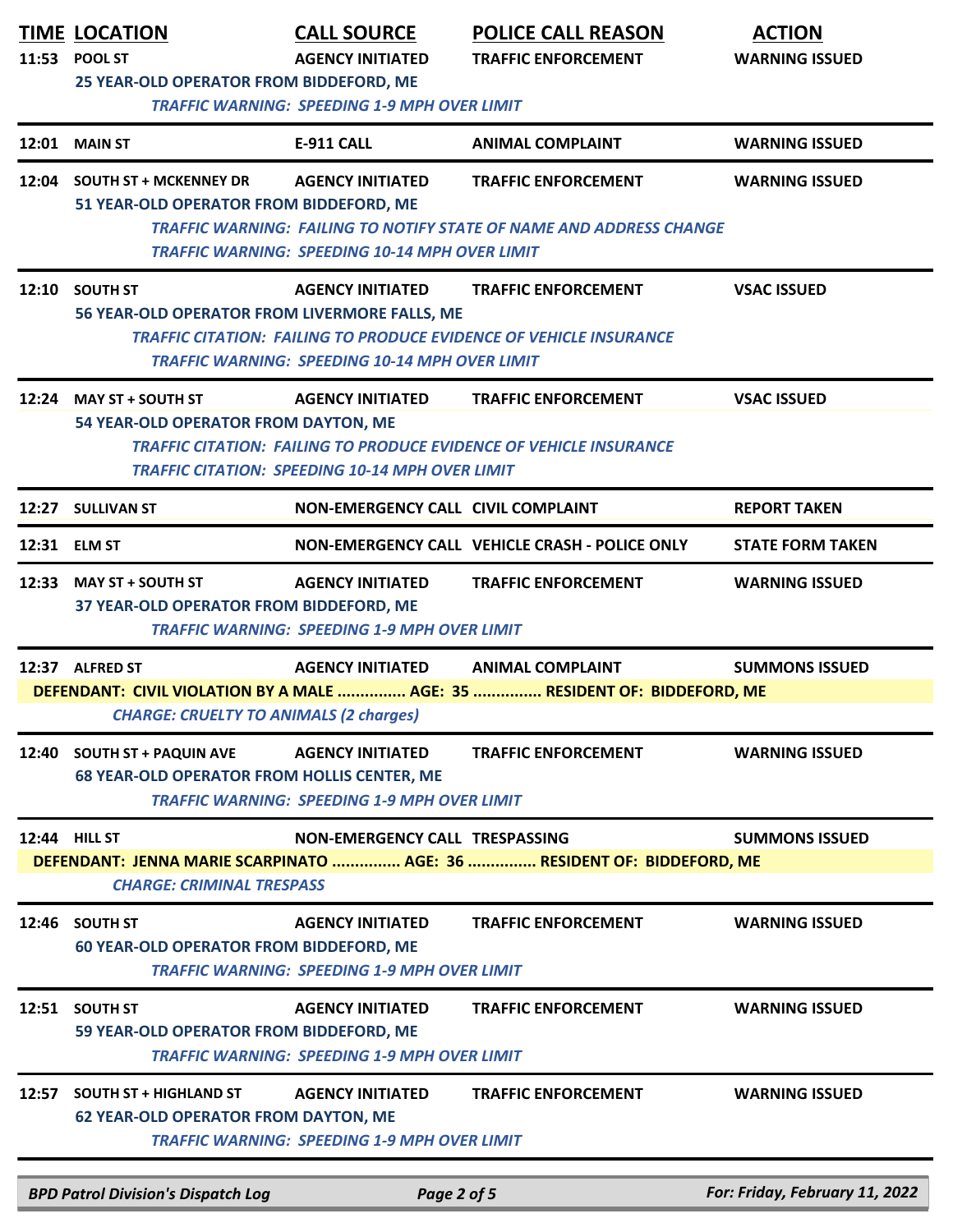| 13:03 | <b>TIME LOCATION</b><br><b>SOUTH ST + MCKENNEY DR</b><br><b>40 YEAR-OLD OPERATOR FROM BIDDEFORD, ME</b>                     | <b>CALL SOURCE</b><br><b>AGENCY INITIATED</b>                                     | <b>POLICE CALL REASON</b><br><b>TRAFFIC ENFORCEMENT</b>                                                 | <b>ACTION</b><br><b>VSAC ISSUED</b> |  |
|-------|-----------------------------------------------------------------------------------------------------------------------------|-----------------------------------------------------------------------------------|---------------------------------------------------------------------------------------------------------|-------------------------------------|--|
|       | TRAFFIC CITATION: OPERATE VEHICLE W/O VALID INSPECTION CERTIFICATE<br><b>TRAFFIC WARNING: SPEEDING 10-14 MPH OVER LIMIT</b> |                                                                                   |                                                                                                         |                                     |  |
|       | 13:12 GRAHAM ST                                                                                                             | <b>NON-EMERGENCY CALL CHECK WELFARE</b>                                           |                                                                                                         | <b>NEGATIVE CONTACT</b>             |  |
|       | 13:14 SOUTH ST + BRIARWOOD DR<br>53 YEAR-OLD OPERATOR FROM BIDDEFORD, ME                                                    | <b>AGENCY INITIATED</b><br><b>TRAFFIC WARNING: SPEEDING 1-9 MPH OVER LIMIT</b>    | <b>TRAFFIC ENFORCEMENT</b>                                                                              | <b>WARNING ISSUED</b>               |  |
|       | 13:16 MAIN ST                                                                                                               |                                                                                   | <b>NON-EMERGENCY CALL MENTAL ILLNESS CASES</b>                                                          | <b>REPORT TAKEN</b>                 |  |
|       | 13:26 SOUTH ST<br>21 YEAR-OLD OPERATOR FROM LYMAN, ME                                                                       | <b>AGENCY INITIATED</b><br><b>TRAFFIC WARNING: SPEEDING 1-9 MPH OVER LIMIT</b>    | <b>TRAFFIC ENFORCEMENT</b><br><b>TRAFFIC CITATION: FAILING TO PRODUCE EVIDENCE OF VEHICLE INSURANCE</b> | <b>VSAC ISSUED</b>                  |  |
|       | 13:32 CUTTS ST                                                                                                              | <b>WALK-IN AT STATION</b>                                                         | <b>OUT FOR FOLLOW UP</b>                                                                                | <b>SERVICES RENDERED</b>            |  |
|       | 13:39 SOUTH ST<br>23 YEAR-OLD OPERATOR FROM DANVERS, MA                                                                     | <b>AGENCY INITIATED</b><br><b>TRAFFIC WARNING: SPEEDING 10-14 MPH OVER LIMIT</b>  | <b>TRAFFIC ENFORCEMENT</b>                                                                              | <b>WARNING ISSUED</b>               |  |
|       | 13:49 SOUTH ST + MAY ST<br>72 YEAR-OLD OPERATOR FROM BIDDEFORD, ME                                                          | <b>AGENCY INITIATED</b><br><b>TRAFFIC WARNING: SPEEDING 1-9 MPH OVER LIMIT</b>    | <b>TRAFFIC ENFORCEMENT</b>                                                                              | <b>WARNING ISSUED</b>               |  |
|       | 13:55 SOUTH ST<br>27 YEAR-OLD OPERATOR FROM DAYTON, ME                                                                      | <b>AGENCY INITIATED</b><br><b>TRAFFIC WARNING: SPEEDING 1-9 MPH OVER LIMIT</b>    | <b>TRAFFIC ENFORCEMENT</b>                                                                              | <b>WARNING ISSUED</b>               |  |
| 14:01 | <b>SOUTH ST</b><br>54 YEAR-OLD OPERATOR FROM BIDDEFORD, ME                                                                  | <b>AGENCY INITIATED</b><br><b>TRAFFIC CITATION: SPEEDING 10-14 MPH OVER LIMIT</b> | <b>TRAFFIC ENFORCEMENT</b>                                                                              | <b>VSAC ISSUED</b>                  |  |
| 14:14 | <b>SOUTH ST</b><br><b>65 YEAR-OLD OPERATOR FROM SANFORD, ME</b>                                                             | <b>AGENCY INITIATED</b><br><b>TRAFFIC WARNING: SPEEDING 10-14 MPH OVER LIMIT</b>  | <b>TRAFFIC ENFORCEMENT</b>                                                                              | <b>WARNING ISSUED</b>               |  |
|       | 14:15 SOUTH ST<br>37 YEAR-OLD OPERATOR FROM HOLLIS CENTER, ME                                                               | <b>AGENCY INITIATED</b><br><b>TRAFFIC WARNING: SPEEDING 1-9 MPH OVER LIMIT</b>    | <b>TRAFFIC ENFORCEMENT</b>                                                                              | <b>WARNING ISSUED</b>               |  |
|       | 14:21 HILLS BEACH RD                                                                                                        | <b>NON-EMERGENCY CALL CRIMINAL MISCHIEF</b>                                       |                                                                                                         | <b>REPORT TAKEN</b>                 |  |
|       | 14:22 STATE ST                                                                                                              | <b>E-911 CALL</b>                                                                 | 911 MISUSE                                                                                              | <b>SERVICES RENDERED</b>            |  |
|       | 14:22 SOUTH ST + MAPLEWOOD AVE<br><b>45 YEAR-OLD OPERATOR FROM BIDDEFORD, ME</b>                                            | <b>AGENCY INITIATED</b><br><b>TRAFFIC WARNING: SPEEDING 10-14 MPH OVER LIMIT</b>  | <b>TRAFFIC ENFORCEMENT</b><br><b>TRAFFIC CITATION: FAILING TO PRODUCE EVIDENCE OF VEHICLE INSURANCE</b> | <b>VSAC ISSUED</b>                  |  |

*BPD Patrol Division's Dispatch Log Page 3 of 5 For: Friday, February 11, 2022*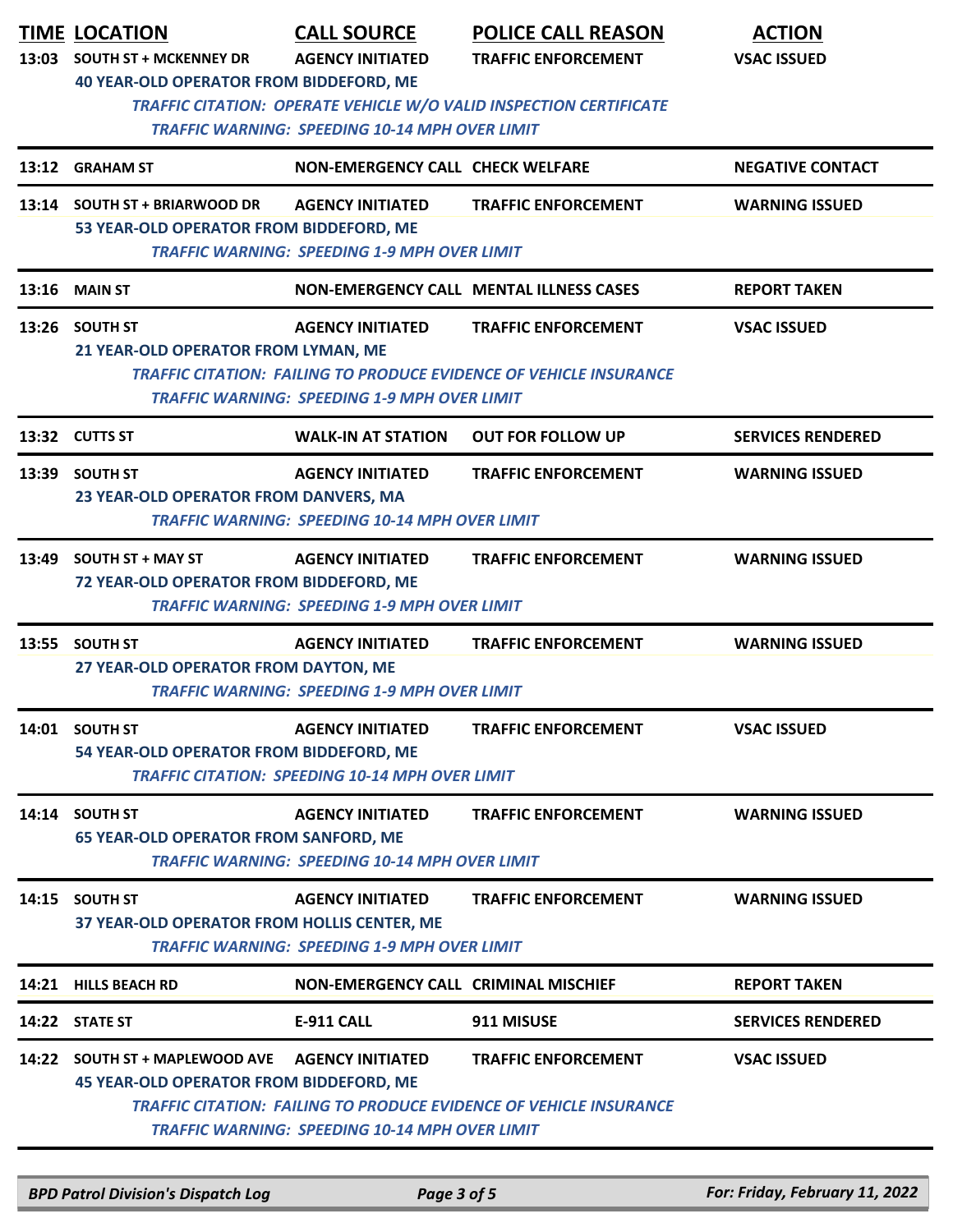| 14:33<br><b>SOUTH ST + HIGHLAND ST</b><br><b>AGENCY INITIATED</b><br><b>TRAFFIC ENFORCEMENT</b><br><b>WARNING ISSUED</b><br>63 YEAR-OLD OPERATOR FROM WEST NEWFIELD, ME<br><b>TRAFFIC WARNING: SPEEDING 1-9 MPH OVER LIMIT</b><br>14:42<br><b>HIGHLAND ST + SOUTH ST</b><br><b>AGENCY INITIATED</b><br><b>TRAFFIC ENFORCEMENT</b><br><b>VSAC ISSUED</b><br>22 YEAR-OLD OPERATOR FROM BIDDEFORD, ME<br><b>TRAFFIC CITATION: SPEEDING 15-19 MPH OVER LIMIT</b><br><b>SOUTH ST</b><br><b>AGENCY INITIATED</b><br><b>SERVICES RENDERED</b><br>15:07<br><b>OUT FOR FOLLOW UP</b><br><b>VEHICLE CRASH - POLICE ONLY</b><br>15:10<br>DARTMOUTH ST + ELM ST<br><b>E-911 CALL</b><br><b>STATE FORM TAKEN</b><br><b>WEST ST + DEBBIE AVE</b><br><b>AGENCY INITIATED</b><br><b>TRAFFIC ENFORCEMENT</b><br><b>WARNING ISSUED</b><br>15:16<br>31 YEAR-OLD OPERATOR FROM ARUNDEL, ME<br><b>TRAFFIC WARNING: FAILING TO NOTIFY STATE OF NAME AND ADDRESS CHANGE</b><br><b>TRAFFIC WARNING: OPERATING A DEFECTIVE MOTOR VEHICLE</b><br><b>TRAFFIC WARNING: SPEEDING 1-9 MPH OVER LIMIT</b><br>15:18 PEARL ST<br><b>NON-EMERGENCY CALL CRIMINAL MISCHIEF</b><br><b>REPORT TAKEN</b><br>15:24 ST MARYS ST<br><b>WALK-IN AT STATION</b><br><b>PAPERWORK</b><br><b>E-911 CALL</b><br>15:42 MARINER WAY<br><b>SHOPLIFTING</b><br><b>REPORT TAKEN</b><br><b>NON-EMERGENCY CALL CHECK WELFARE</b><br>15:44 ELM ST<br><b>NEGATIVE CONTACT</b><br><b>NON-EMERGENCY CALL VIOL OF BAIL CONDITIONS</b><br>16:15 SULLIVAN ST<br><b>REPORT TAKEN</b><br><b>E-911 CALL</b><br>16:15<br><b>BOLO</b><br><b>NEGATIVE CONTACT</b><br><b>PINE ST + ELM ST</b><br><b>NON-EMERGENCY CALL CHECK WELFARE</b><br><b>16:26 WENTWORTH ST</b><br><b>SERVICES RENDERED</b><br>16:59 GUINEA RD<br><b>AGENCY INITIATED</b><br><b>TRAFFIC ENFORCEMENT</b><br><b>WARNING ISSUED</b><br>29 YEAR-OLD OPERATOR FROM BIDDEFORD, ME<br><b>TRAFFIC WARNING: SPEEDING 10-14 MPH OVER LIMIT</b><br><b>MILE STRETCH RD</b><br>17:17<br><b>AGENCY INITIATED</b><br><b>TRAFFIC ENFORCEMENT</b><br><b>WARNING ISSUED</b><br>21 YEAR-OLD OPERATOR FROM ESSEX JCT, VT<br><b>TRAFFIC WARNING: SPEEDING 10-14 MPH OVER LIMIT</b><br>POOL ST + ELIZABETH RD<br><b>E-911 CALL</b><br><b>VEHICLE CRASH - POLICE ONLY</b><br><b>STATE FORM TAKEN</b><br>17:25<br><b>SOUTH ST</b><br><b>NON-EMERGENCY CALL THEFT</b><br><b>REPORT TAKEN</b><br>17:32<br>17:39 GRAHAM ST + UNION ST<br><b>TRAFFIC ENFORCEMENT</b><br><b>AGENCY INITIATED</b><br><b>WARNING ISSUED</b><br>27 YEAR-OLD OPERATOR FROM BIDDEFORD, ME<br><b>TRAFFIC WARNING: FAILURE TO REGISTER VEHICLE</b><br>TRAFFIC WARNING: OPERATING WITHOUT HEADLIGHTS AFTER DARK<br>E-911 CALL<br>18:01 ELM ST<br>911 MISUSE<br><b>SERVICES RENDERED</b> | 14:30 | <b>TIME LOCATION</b><br><b>ELM ST</b> | <b>CALL SOURCE</b><br>E-911 CALL | <b>POLICE CALL REASON</b><br><b>VEHICLE CRASH - POLICE ONLY</b> | <b>ACTION</b><br><b>REPORT TAKEN</b> |
|--------------------------------------------------------------------------------------------------------------------------------------------------------------------------------------------------------------------------------------------------------------------------------------------------------------------------------------------------------------------------------------------------------------------------------------------------------------------------------------------------------------------------------------------------------------------------------------------------------------------------------------------------------------------------------------------------------------------------------------------------------------------------------------------------------------------------------------------------------------------------------------------------------------------------------------------------------------------------------------------------------------------------------------------------------------------------------------------------------------------------------------------------------------------------------------------------------------------------------------------------------------------------------------------------------------------------------------------------------------------------------------------------------------------------------------------------------------------------------------------------------------------------------------------------------------------------------------------------------------------------------------------------------------------------------------------------------------------------------------------------------------------------------------------------------------------------------------------------------------------------------------------------------------------------------------------------------------------------------------------------------------------------------------------------------------------------------------------------------------------------------------------------------------------------------------------------------------------------------------------------------------------------------------------------------------------------------------------------------------------------------------------------------------------------------------------------------------------------------------------------------------------------------------------------------------------------------------------------------------------------------------------------------------------------------------------------------------------------------------|-------|---------------------------------------|----------------------------------|-----------------------------------------------------------------|--------------------------------------|
|                                                                                                                                                                                                                                                                                                                                                                                                                                                                                                                                                                                                                                                                                                                                                                                                                                                                                                                                                                                                                                                                                                                                                                                                                                                                                                                                                                                                                                                                                                                                                                                                                                                                                                                                                                                                                                                                                                                                                                                                                                                                                                                                                                                                                                                                                                                                                                                                                                                                                                                                                                                                                                                                                                                                      |       |                                       |                                  |                                                                 |                                      |
|                                                                                                                                                                                                                                                                                                                                                                                                                                                                                                                                                                                                                                                                                                                                                                                                                                                                                                                                                                                                                                                                                                                                                                                                                                                                                                                                                                                                                                                                                                                                                                                                                                                                                                                                                                                                                                                                                                                                                                                                                                                                                                                                                                                                                                                                                                                                                                                                                                                                                                                                                                                                                                                                                                                                      |       |                                       |                                  |                                                                 |                                      |
|                                                                                                                                                                                                                                                                                                                                                                                                                                                                                                                                                                                                                                                                                                                                                                                                                                                                                                                                                                                                                                                                                                                                                                                                                                                                                                                                                                                                                                                                                                                                                                                                                                                                                                                                                                                                                                                                                                                                                                                                                                                                                                                                                                                                                                                                                                                                                                                                                                                                                                                                                                                                                                                                                                                                      |       |                                       |                                  |                                                                 |                                      |
|                                                                                                                                                                                                                                                                                                                                                                                                                                                                                                                                                                                                                                                                                                                                                                                                                                                                                                                                                                                                                                                                                                                                                                                                                                                                                                                                                                                                                                                                                                                                                                                                                                                                                                                                                                                                                                                                                                                                                                                                                                                                                                                                                                                                                                                                                                                                                                                                                                                                                                                                                                                                                                                                                                                                      |       |                                       |                                  |                                                                 |                                      |
|                                                                                                                                                                                                                                                                                                                                                                                                                                                                                                                                                                                                                                                                                                                                                                                                                                                                                                                                                                                                                                                                                                                                                                                                                                                                                                                                                                                                                                                                                                                                                                                                                                                                                                                                                                                                                                                                                                                                                                                                                                                                                                                                                                                                                                                                                                                                                                                                                                                                                                                                                                                                                                                                                                                                      |       |                                       |                                  |                                                                 |                                      |
|                                                                                                                                                                                                                                                                                                                                                                                                                                                                                                                                                                                                                                                                                                                                                                                                                                                                                                                                                                                                                                                                                                                                                                                                                                                                                                                                                                                                                                                                                                                                                                                                                                                                                                                                                                                                                                                                                                                                                                                                                                                                                                                                                                                                                                                                                                                                                                                                                                                                                                                                                                                                                                                                                                                                      |       |                                       |                                  |                                                                 |                                      |
|                                                                                                                                                                                                                                                                                                                                                                                                                                                                                                                                                                                                                                                                                                                                                                                                                                                                                                                                                                                                                                                                                                                                                                                                                                                                                                                                                                                                                                                                                                                                                                                                                                                                                                                                                                                                                                                                                                                                                                                                                                                                                                                                                                                                                                                                                                                                                                                                                                                                                                                                                                                                                                                                                                                                      |       |                                       |                                  |                                                                 | <b>REFERRED OTHER AGENCY</b>         |
|                                                                                                                                                                                                                                                                                                                                                                                                                                                                                                                                                                                                                                                                                                                                                                                                                                                                                                                                                                                                                                                                                                                                                                                                                                                                                                                                                                                                                                                                                                                                                                                                                                                                                                                                                                                                                                                                                                                                                                                                                                                                                                                                                                                                                                                                                                                                                                                                                                                                                                                                                                                                                                                                                                                                      |       |                                       |                                  |                                                                 |                                      |
|                                                                                                                                                                                                                                                                                                                                                                                                                                                                                                                                                                                                                                                                                                                                                                                                                                                                                                                                                                                                                                                                                                                                                                                                                                                                                                                                                                                                                                                                                                                                                                                                                                                                                                                                                                                                                                                                                                                                                                                                                                                                                                                                                                                                                                                                                                                                                                                                                                                                                                                                                                                                                                                                                                                                      |       |                                       |                                  |                                                                 |                                      |
|                                                                                                                                                                                                                                                                                                                                                                                                                                                                                                                                                                                                                                                                                                                                                                                                                                                                                                                                                                                                                                                                                                                                                                                                                                                                                                                                                                                                                                                                                                                                                                                                                                                                                                                                                                                                                                                                                                                                                                                                                                                                                                                                                                                                                                                                                                                                                                                                                                                                                                                                                                                                                                                                                                                                      |       |                                       |                                  |                                                                 |                                      |
|                                                                                                                                                                                                                                                                                                                                                                                                                                                                                                                                                                                                                                                                                                                                                                                                                                                                                                                                                                                                                                                                                                                                                                                                                                                                                                                                                                                                                                                                                                                                                                                                                                                                                                                                                                                                                                                                                                                                                                                                                                                                                                                                                                                                                                                                                                                                                                                                                                                                                                                                                                                                                                                                                                                                      |       |                                       |                                  |                                                                 |                                      |
|                                                                                                                                                                                                                                                                                                                                                                                                                                                                                                                                                                                                                                                                                                                                                                                                                                                                                                                                                                                                                                                                                                                                                                                                                                                                                                                                                                                                                                                                                                                                                                                                                                                                                                                                                                                                                                                                                                                                                                                                                                                                                                                                                                                                                                                                                                                                                                                                                                                                                                                                                                                                                                                                                                                                      |       |                                       |                                  |                                                                 |                                      |
|                                                                                                                                                                                                                                                                                                                                                                                                                                                                                                                                                                                                                                                                                                                                                                                                                                                                                                                                                                                                                                                                                                                                                                                                                                                                                                                                                                                                                                                                                                                                                                                                                                                                                                                                                                                                                                                                                                                                                                                                                                                                                                                                                                                                                                                                                                                                                                                                                                                                                                                                                                                                                                                                                                                                      |       |                                       |                                  |                                                                 |                                      |
|                                                                                                                                                                                                                                                                                                                                                                                                                                                                                                                                                                                                                                                                                                                                                                                                                                                                                                                                                                                                                                                                                                                                                                                                                                                                                                                                                                                                                                                                                                                                                                                                                                                                                                                                                                                                                                                                                                                                                                                                                                                                                                                                                                                                                                                                                                                                                                                                                                                                                                                                                                                                                                                                                                                                      |       |                                       |                                  |                                                                 |                                      |
|                                                                                                                                                                                                                                                                                                                                                                                                                                                                                                                                                                                                                                                                                                                                                                                                                                                                                                                                                                                                                                                                                                                                                                                                                                                                                                                                                                                                                                                                                                                                                                                                                                                                                                                                                                                                                                                                                                                                                                                                                                                                                                                                                                                                                                                                                                                                                                                                                                                                                                                                                                                                                                                                                                                                      |       |                                       |                                  |                                                                 |                                      |
|                                                                                                                                                                                                                                                                                                                                                                                                                                                                                                                                                                                                                                                                                                                                                                                                                                                                                                                                                                                                                                                                                                                                                                                                                                                                                                                                                                                                                                                                                                                                                                                                                                                                                                                                                                                                                                                                                                                                                                                                                                                                                                                                                                                                                                                                                                                                                                                                                                                                                                                                                                                                                                                                                                                                      |       |                                       |                                  |                                                                 |                                      |
|                                                                                                                                                                                                                                                                                                                                                                                                                                                                                                                                                                                                                                                                                                                                                                                                                                                                                                                                                                                                                                                                                                                                                                                                                                                                                                                                                                                                                                                                                                                                                                                                                                                                                                                                                                                                                                                                                                                                                                                                                                                                                                                                                                                                                                                                                                                                                                                                                                                                                                                                                                                                                                                                                                                                      |       |                                       |                                  |                                                                 |                                      |
|                                                                                                                                                                                                                                                                                                                                                                                                                                                                                                                                                                                                                                                                                                                                                                                                                                                                                                                                                                                                                                                                                                                                                                                                                                                                                                                                                                                                                                                                                                                                                                                                                                                                                                                                                                                                                                                                                                                                                                                                                                                                                                                                                                                                                                                                                                                                                                                                                                                                                                                                                                                                                                                                                                                                      |       |                                       |                                  |                                                                 |                                      |